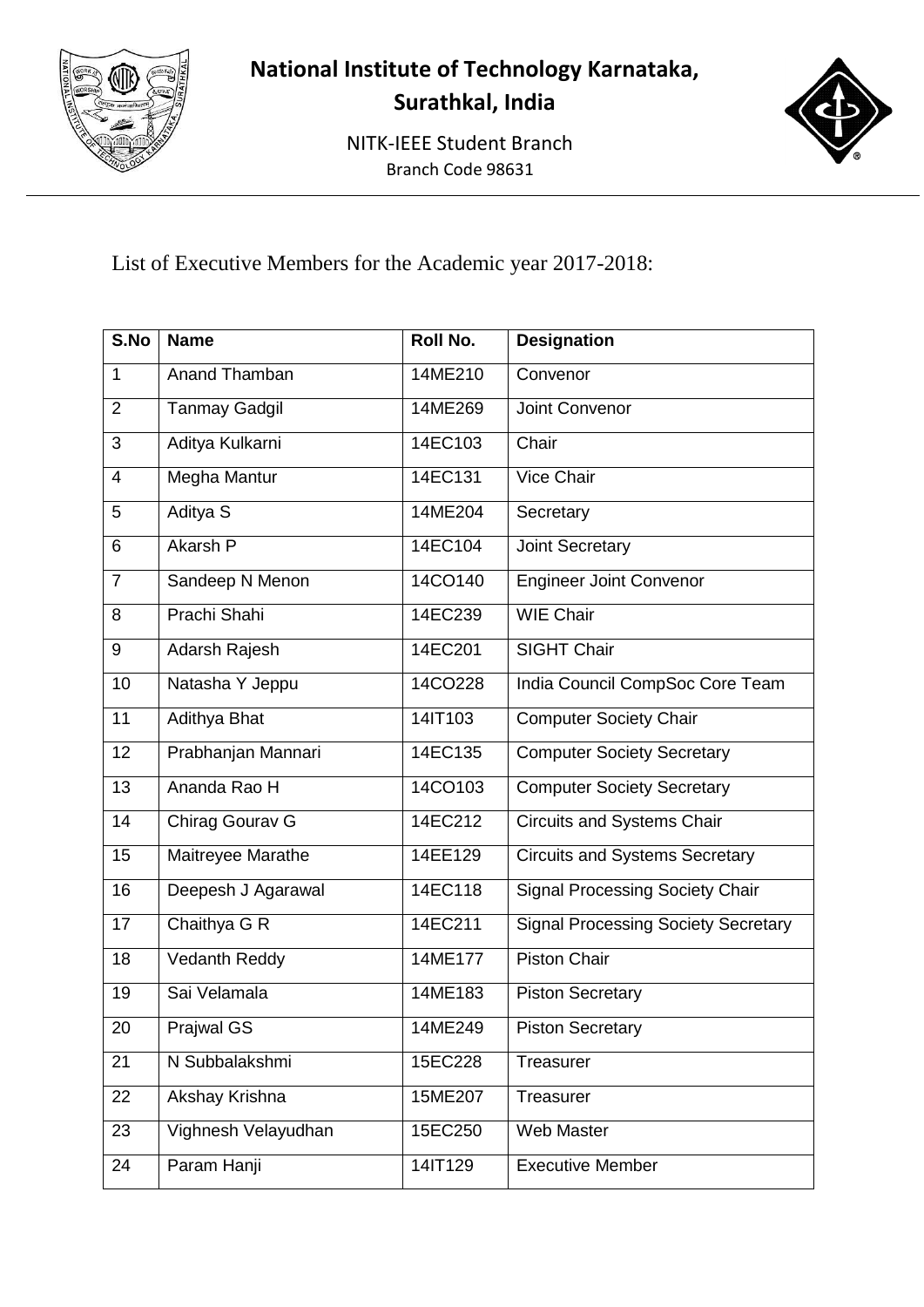| 25 | <b>Vinay Bhat</b>             | 14IT128 | <b>Executive Member</b> |
|----|-------------------------------|---------|-------------------------|
| 26 | Pooja Mahadev<br>Soundalgekar | 14IT230 | <b>Executive Member</b> |
| 27 | Soundarya R                   | 14IT144 | <b>Executive Member</b> |
| 28 | Chinthapulusu Bugaa Yuvaraj   | 14CO206 | <b>Executive Member</b> |
| 29 | <b>Isha Tarte</b>             | 14CO217 | <b>Executive Member</b> |
| 30 | Sangeetha G S                 | 14CO141 | <b>Executive Member</b> |
| 31 | Mohit Reddy                   | 14CO118 | <b>Executive Member</b> |
| 32 | <b>Sheetal Shalini</b>        | 14CO142 | <b>Executive Member</b> |
| 33 | H V Anuchan                   | 14EE119 | <b>Executive Member</b> |
| 34 | Ashish R Joishy               | 14ME213 | <b>Executive Member</b> |
| 35 | Karan K                       | 14EC223 | <b>Executive Member</b> |
| 36 | Samhita Varambally            | 14EC244 | <b>Executive Member</b> |
| 37 | Akshay Revankar               | 14EC206 | <b>Executive Member</b> |
| 38 | Sanmathi Kamath               | 14EC146 | <b>Executive Member</b> |
| 39 | Shwetha C                     | 14EC150 | <b>Executive Member</b> |
| 40 | Hitesh Bhadana                | 14ME128 | <b>Executive Member</b> |
| 41 | Arun Keerthi                  | 14ME110 | <b>Executive Member</b> |
| 42 | Anirudh Rajesh                | 14ME108 | <b>Executive Member</b> |
| 43 | Ahmed Arham Bijapur           | 14CV154 | <b>Executive Member</b> |
| 44 | Pooja Baliga                  | 14CH31  | <b>Executive Member</b> |
| 45 | Ananya V                      | 14CH03  | <b>Executive Member</b> |
| 46 | Shreevarsha                   | 14MT36  | <b>Executive Member</b> |
| 47 | Abhishek Thigale              | 15ME178 | <b>Executive Member</b> |
| 48 | Abijith J Kamath              | 15EE201 | <b>Executive Member</b> |
| 49 | Akshay Krishna                | 15ME207 | <b>Executive Member</b> |
| 50 | Amal Saji                     | 15ME212 | <b>Executive Member</b> |
| 51 | Aneesh Aithal                 | 15CO107 | <b>Executive Member</b> |
| 52 | Arvind Sai K                  | 15CO207 | <b>Executive Member</b> |
| 53 | Hansal Shah                   | 15EC118 | <b>Executive Member</b> |
| 54 | Harini S                      | 15EC119 | <b>Executive Member</b> |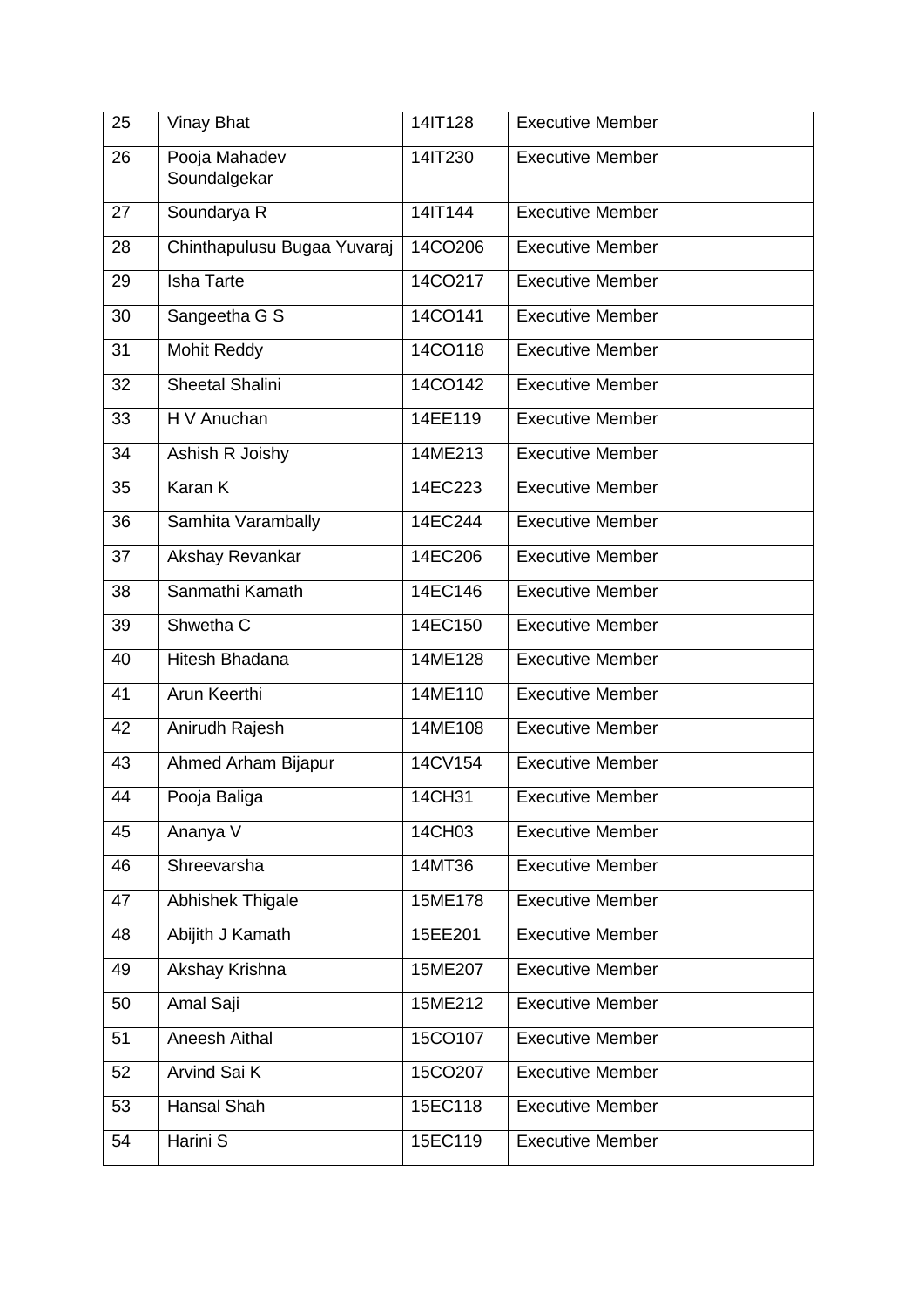| 55 | Himadri Pal          | 15IT119 | <b>Executive Member</b> |
|----|----------------------|---------|-------------------------|
| 56 | Kaushik S Kalmady    | 15CO222 | <b>Executive Member</b> |
| 57 | Prajwal B Bharadwaj  | 15ME161 | <b>Executive Member</b> |
| 58 | <b>Revanth B S</b>   | 15IT137 | <b>Executive Member</b> |
| 59 | <b>Rohan Surve</b>   | 15EC242 | <b>Executive Member</b> |
| 60 | S M Sriram           | 15ME184 | <b>Executive Member</b> |
| 61 | Sagar Bharadwaj KS   | 15CO141 | <b>Executive Member</b> |
| 62 | Samarth B            | 15EC143 | <b>Executive Member</b> |
| 63 | Santosh Kodali       | 15EC239 | <b>Executive Member</b> |
| 64 | Shah Salman Bilal    | 15IT241 | <b>Executive Member</b> |
| 65 | Shwetha SV           | 15EC148 | <b>Executive Member</b> |
| 66 | Swathi S Bhat        | 15IT248 | <b>Executive Member</b> |
| 67 | <b>Tarun Mittal</b>  | 15EC225 | <b>Executive Member</b> |
| 68 | Vilas M              | 15CO153 | <b>Executive Member</b> |
| 69 | Vinayak V Gopal      | 15ME278 | <b>Executive Member</b> |
| 70 | Vibhore Jain         | 15EC249 | <b>Executive Member</b> |
| 71 | Venkat Varun Velpula | 15ME179 | <b>Executive Member</b> |
| 72 | Sandesh Kanchodu     | 15EE146 | <b>Executive Member</b> |
| 73 | Pranay Nagrani       | 15ME162 | <b>Executive Member</b> |
| 74 | Karthik M            | 15CO221 | <b>Executive Member</b> |
| 75 | Shashank Rao M       | 15ME262 | <b>Executive Member</b> |
| 76 | Shriganesh N         | 15EC240 | <b>Executive Member</b> |
| 77 | A Aditya             | 15IT201 | <b>Executive Member</b> |
| 78 | Ambareesh Prakash    | 15ME109 | <b>Executive Member</b> |
| 79 | Anupama              | 15CH16  | <b>Executive Member</b> |
| 80 | Hrishikesh Hiraskar  | 15CO121 | <b>Executive Member</b> |
| 81 | Mohita Chowdhury     | 15EC226 | <b>Executive Member</b> |
| 82 | Nandini Sreenath     | 15EC131 | <b>Executive Member</b> |
| 83 | Nishanth             | 15EC135 | <b>Executive Member</b> |
| 84 | Praful Itti          | 15CV131 | <b>Executive Member</b> |
| 85 | Rakshith G           | 15IT134 | <b>Executive Member</b> |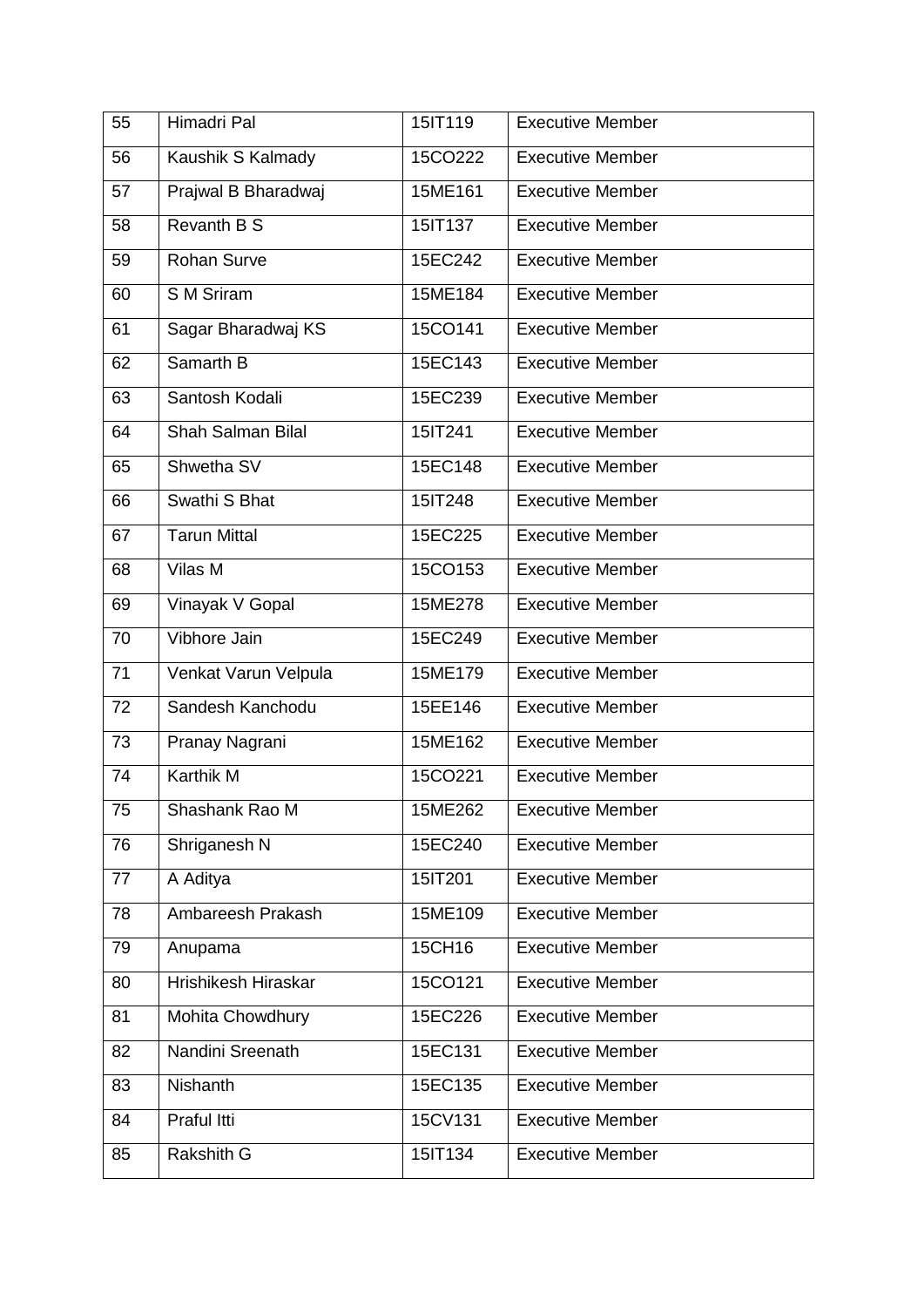| 86  | Shuvam Senapati      | 15ME268 | <b>Executive Member</b> |
|-----|----------------------|---------|-------------------------|
| 87  | Somnath Sarkar       | 15CO247 | <b>Executive Member</b> |
| 88  | Akula Sreecharan     | 15ME209 | <b>Executive Member</b> |
| 89  | T K Jeshventh Raja   | 15CO248 | <b>Executive Member</b> |
| 90  | Vasista Ayyagari     | 15ME275 | <b>Executive Member</b> |
| 91  | Aditya Rangarajan    | 16EE103 | <b>Executive Member</b> |
| 92  | Anirudh B H          | 16EC105 | <b>Executive Member</b> |
| 93  | Anirudh S Sundar     | 16EC206 | <b>Executive Member</b> |
| 94  | Ayush Srivastava     | 16EC155 | <b>Executive Member</b> |
| 95  | Manan Sharma         | 16EC118 | <b>Executive Member</b> |
| 96  | Megh Bhalerao        | 16EE234 | <b>Executive Member</b> |
| 97  | <b>Mehak Arora</b>   | 16EC122 | <b>Executive Member</b> |
| 98  | S Ashwin Hebbar      | 16EC133 | <b>Executive Member</b> |
| 99  | Sachin Sampath H     | 16EC241 | <b>Executive Member</b> |
| 100 | Sampath koti         | 16EC138 | <b>Executive Member</b> |
| 101 | Shama G Vasisht      | 16EE244 | <b>Executive Member</b> |
| 102 | Shivam Kumar         | 16EC255 | <b>Executive Member</b> |
| 103 | Shreeram N Hegde     | 16EC141 | <b>Executive Member</b> |
| 104 | Shruti Deshpande     | 16EE142 | <b>Executive Member</b> |
| 105 | Sowjanya Kandula     | 16EC111 | <b>Executive Member</b> |
| 106 | Varshini Srinivasan  | 16EC152 | Executive Member        |
| 107 | Adil Ashique         | 16ME104 | <b>Executive Member</b> |
| 108 | Adwaith V Gautham    | 16CO203 | <b>Executive Member</b> |
| 109 | Anumeha Agrawal      | 16IT107 | <b>Executive Member</b> |
| 110 | <b>Archit Pandey</b> | 16CO153 | <b>Executive Member</b> |
| 111 | Ashwin Joisa         | 16CO104 | <b>Executive Member</b> |
| 112 | Chenna Keshava B S   | 16CO108 | <b>Executive Member</b> |
| 113 | Gurupungav Narayanan | 16CO114 | <b>Executive Member</b> |
| 114 | Mahim Agrawal        | 16IT152 | <b>Executive Member</b> |
| 115 | Mahir Jain           | 16CO123 | <b>Executive Member</b> |
| 116 | Moksh Jain           | 16IT221 | <b>Executive Member</b> |